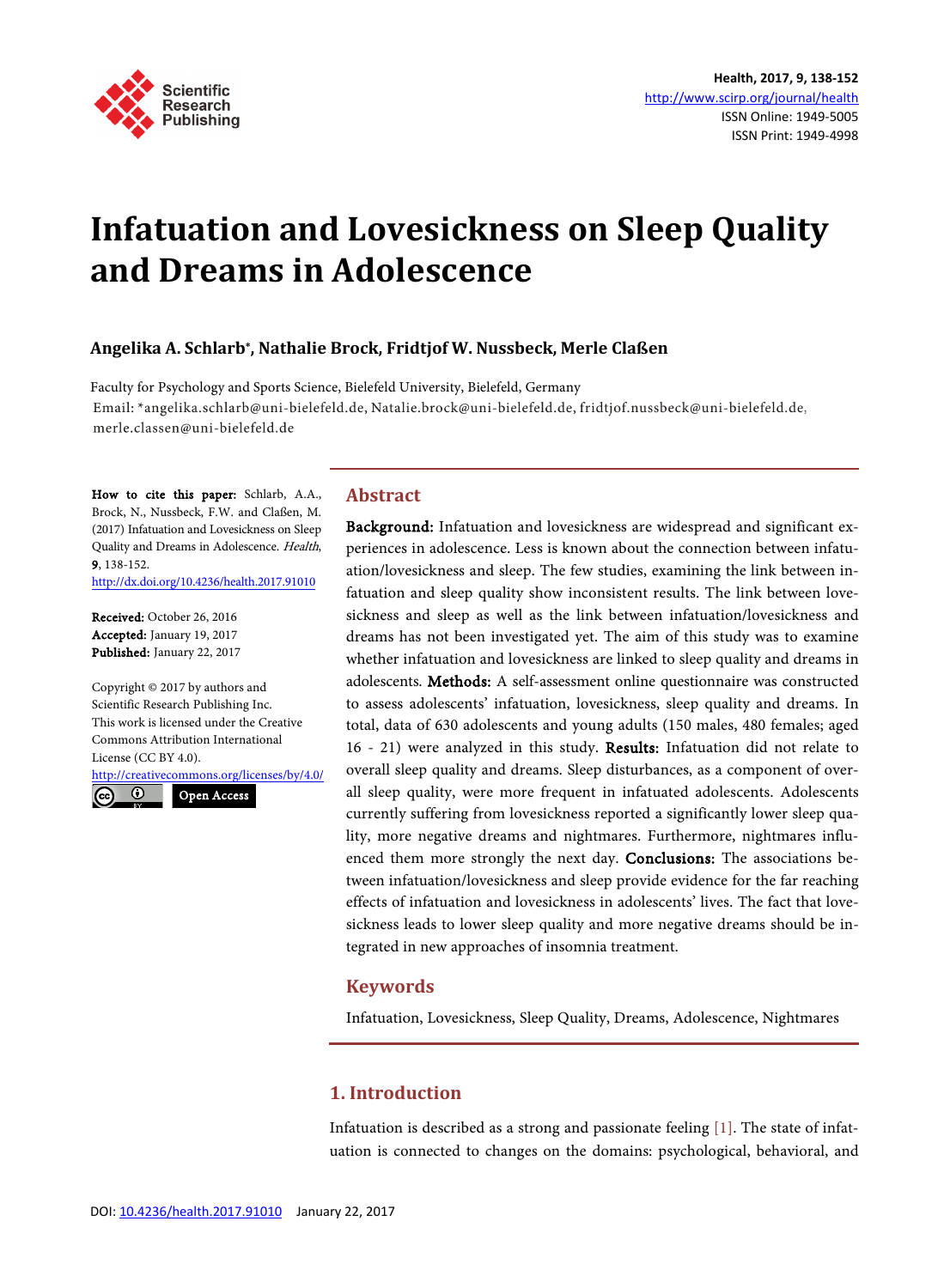physiological level. Psychological effects are among others focused attention on the beloved, obsessive, intrusive, persistent thinking of him or her, and euphoria [\[2\].](#page-12-0) On the behavioral level, infatuated individuals show more goal directed behavior as, for example, changing their habits to impress or remain in contact with the beloved [\[3\]](#page-12-1) [\[4\].](#page-12-2) Observable physiological effects are sweaty palms, a pounding heart and increased energy. Additionally, the hormonal system changes: cortisol levels increase in both sexes, testosterone levels decrease in men and increase in women [\[5\].](#page-12-3) This supports the assumption that attachment and social contacts are associated to a moderate level of stress in both humans and animals [\[6\]](#page-12-4) [\[7\]](#page-12-5) [\[8\]](#page-12-6) [\[9\].](#page-12-7) Moreover, reward and motivation systems in the human brain are involved in infatuation [\[4\].](#page-12-2) Additionally, Fisher et al. supposed that infatuation is not a specific emotion but mainly a motivation system which is connected to various emotions [\[3\].](#page-12-1) Various research projects have shown that the stage of infatuation is comparable to symptoms of the "bright" side of hypomania with increased activity, enhanced mood and increased self-confidence [\[2\]](#page-12-0) [\[10\]](#page-12-8) [\[11\].](#page-12-9)

The few investigations on the impact of infatuation on sleep patterns show diverse outcomes. In one study, infatuated participants reported fewer hours of sleep, increased subjective sleep quality, decreased daytime sleepiness, and increased concentration during the day compared to the non-infatuated [\[2\].](#page-12-0) In two other studies, no impact of infatuation on sleep quality could be detected [\[10\]](#page-12-8) [\[11\].](#page-12-9) Astonishingly and to the best of our knowledge, no studies investigating the connection between infatuation and dreams exist although the continuity hypothesis of dreaming has long been established postulating that dreams reflect on waking life experiences [\[12\]](#page-12-10) [\[13\]](#page-12-11) [\[14\]](#page-12-12) and, hence, infatuation as a strong experience should influence dream contents.

Apart from infatuation, lovesickness is another widespread experience of adolescents associated with romantic love. In a representative study, 33% - 53% of adolescents reported problems with lovesickness within the last two years and lovesickness was the most frequent problem of adolescents of all subcultures [\[15\].](#page-12-13) Furthermore, in another study 82% of the adolescents reported to have already experienced lovesickness [\[16\].](#page-13-0) These findings lead to the assumption that lovesickness is a similarly universal experience in adolescence just like infatuation. However, scientific research concerning lovesickness is surprisingly rare considering the possible fatal consequences of this mental state. Analyzing farewell letters and police reports, lovesickness was discovered as the most frequent reason for adolescent suicide [\[17\]](#page-13-1) [\[18\].](#page-13-2) Other findings show that romantic relationship breakup is a predictor for the first but not for recurrent episodes of a major depressive disorder in adolescents [\[19\].](#page-13-3) An indication for a possible connection between lovesickness and sleep has been found in the study of Senger, who stated that 80% - 83% (female-male) of the interviewed lovesick individuals suffered from sleep disturbances [\[20\].](#page-13-4) Furthermore, sleep disturbance has been mentioned within a list of characteristics of lovesickness [\[21\].](#page-13-5) In addition to these findings, lovesickness can be conceived of a social stressor and as such should decrease the sleep quality [\[22\].](#page-13-6) Beyond that, Vandekerckhove et al. found that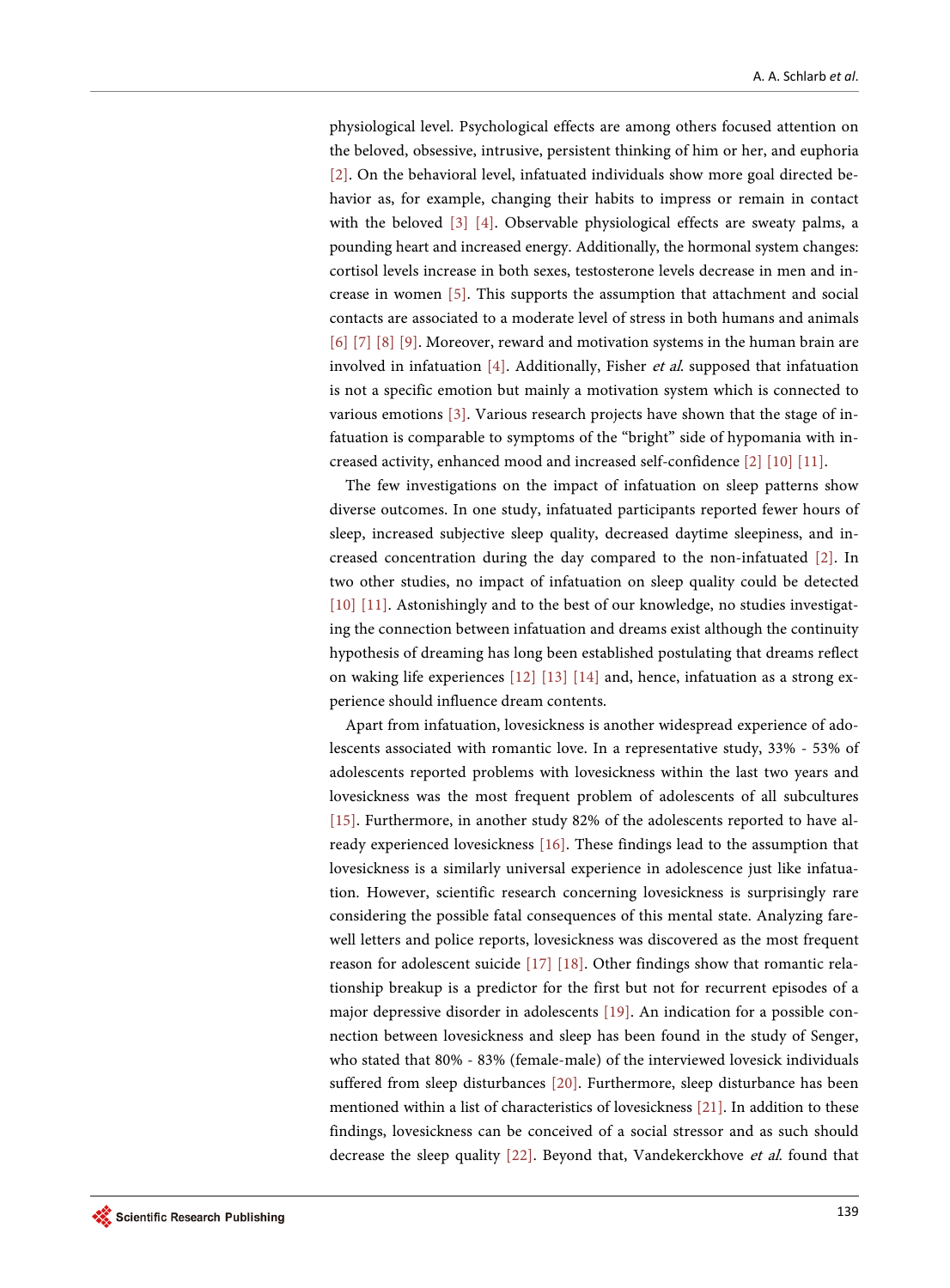negative pre-sleep emotions lead to deteriorated sleep quality [\[23\].](#page-13-7) Hence, negative emotions occurring while suffering from lovesickness should also negatively influence sleep quality. Yet, as all studies analyzed data from adult individuals it remains an open question if their findings generalize to adolescents.

To the best of our knowledge, no study exists examining the link between lovesickness and dream contents. In related fields, some studies show that affective disorders like depression lead to more negative dream contents [\[24\]](#page-13-8) and, additionally, lovesickness can lead to depressive feelings [\[19\]](#page-13-3) [\[25\],](#page-13-9) hence, we assume that lovesickness leads to increased levels of negative dream contents.

In this study, we presume that the above mentioned findings generalize to adolescents. Hence, we hypothesize infatuated adolescents report 1) a better overall sleep quality, and 2) more positive dream contents. To the opposite we hypothesize that lovesick adolescents' report, 3) lower overall sleep quality, and 4) more negative dream contents and/or nightmares.

## **2. Procedure**

In order to test these hypotheses, we recruited adolescents via internet strongly relying on social networks (e.g., Facebook, university groups). Before providing any information, adolescents were informed about the study content and that their participation was strictly voluntary, that they could resign from participation at any time, and that anonymity was granted by the study protocol. After agreeing to participate, adolescents filled in an online-survey assessing infatuation, lovesickness as well as sleep and dream quality. Multiple compilation could not be controlled in favor of anonymity, but no duplicates could be found based on demographic statistics.

## **3. Methods**

#### **Participants**

Initially, 755 individuals being 16 to 21 years old participated in this study. Participants up to 21 were considered as adolescents according to German guidelines for children and adolescents psychotherapy. Due to the inclusion criteria (passing relevant cut-off values for being infatuated or being lovesick, respectively; not being infatuated and lovesick simultaneously) data from 630 adolescents (150 male and 480 female participants) were considered for statistical analyses. Overall, the average age was 20.07 ( $SD = 1.05$ ) with female adolescents being older (20.12;  $SD = 1.01$ ) compared to their male counterparts (19.90; SD  $= 1.17$ ;  $t (223.91) = 2.07$ ;  $p = 0.04$ ). 439 adolescents indicated to be infatuated (89 males, 350 females) were assigned to the infatuation-group. 32 adolescents (6 males, 26 females) reported to suffer from lovesickness. 152 (53 males, 99 females) were neither infatuated nor lovesick, and served as control group. For analysis, data from 359 adolescents being in a romantic relationship (308 females, 51 males) as well as data from 271 singles (99 male, 172 females) were used. Mean duration of romantic relationship was  $22.41$  months (SD = 17.84).

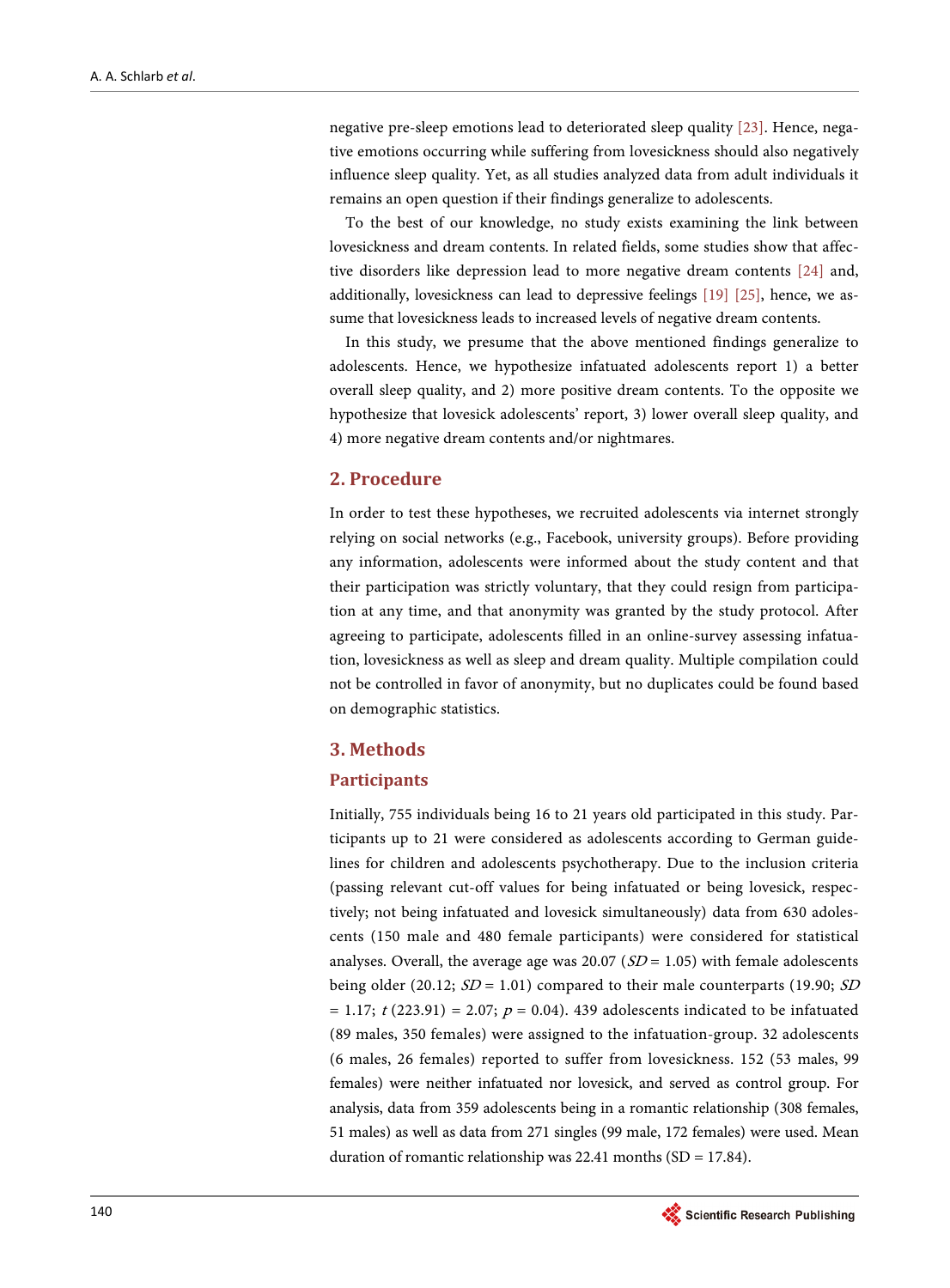#### **4. Measurement Instruments**

#### **4.1. Demographics**

Adolescents provided information about their age, gender, school or university degree, relationship status, and relationship duration (if applicable).

#### **4.2. Infatuation**

Adolescents had to indicate if they are infatuated (single item) and had to fill in three items of the Yale-Brown Obsessive Compulsive Scale (Y-BOCS; [\[26\]\)](#page-13-10). The following items, validated by Brand et al. [\[2\],](#page-12-0) were used: "How much time do you think of the other person?", "While thinking of the other person, do you feel distracted?", "How well can you resist the need to think of the other person?". Items were coded on a five-point Likert scale (0 - 4) with a maximum at 12 and a cut-off for being infatuated set at 6 points leading to the exclusion of 7 participants. Internal consistency (Cronbach's alpha) of this scale was  $\alpha$  = 0.89.

#### **4.3. Lovesickness**

The lovesickness questionnaire [\[25\]](#page-13-9) assesses if participants currently feel lovesick, if so, participants have to indicate for how long they have been lovesick and why they feel lovesick. Moreover, participants have to answer a set of items assessing feelings that may be associated to their lovesickness. If the participants did not suffer from lovesickness at that time, they were requested to apply their answers to a former lovesickness. In the current study, only the first item was used to identify lovesick participants ("Do you feel lovesick at the moment?").

#### **4.4. Sleep Quality**

The Pittsburgh Sleep Quality Index (PSQI; German versio[n \[27\]\)](#page-13-11) is a retrospective self- and peer-rating questionnaire assessing the sleep quality and the sleeping behavior of the previous four weeks. It comprises 19 self-rating items and 5 peerreport items to be answered by the partner or roommate assessing 7 components of sleeping behavior/quality: subjective sleep quality, sleep latency, sleep duration, sleep efficiency, sleep disturbances, use of sleep medication, and daytime dysfunction. The total score of the PSQI has an internal consistency of  $\alpha$  = 0.85 [\[28\].](#page-13-12)

#### **4.5. Nightmares**

The Nightmares Effects Questionnaire (NEQ, [\[29\]\)](#page-13-13) assesses the frequency of nightmares and their consequences on waking life regarding the last three months. For this study, the items "How often have remembered dreams been positive", "During the past three months, how often did you have bad dreams without awakening" and "During the past three months, how often did you remember nightmares?" serve to assess dream quality. Items were coded on a 7-point rating scale  $(0 = not at all, 1 = less than 4 times/year, 2 = once in 2 months, 3 = once a month,$  $4 = 2 - 3$  times/month, 5 once a week,  $6 = 2 - 3$  times/week,  $7 =$  every morning). Sum score ranges between 0 - 37 with higher scores indicating more nightmare effects. Internal consistency (Cronbach's alpha) of this scale was  $\alpha$  = 0.76.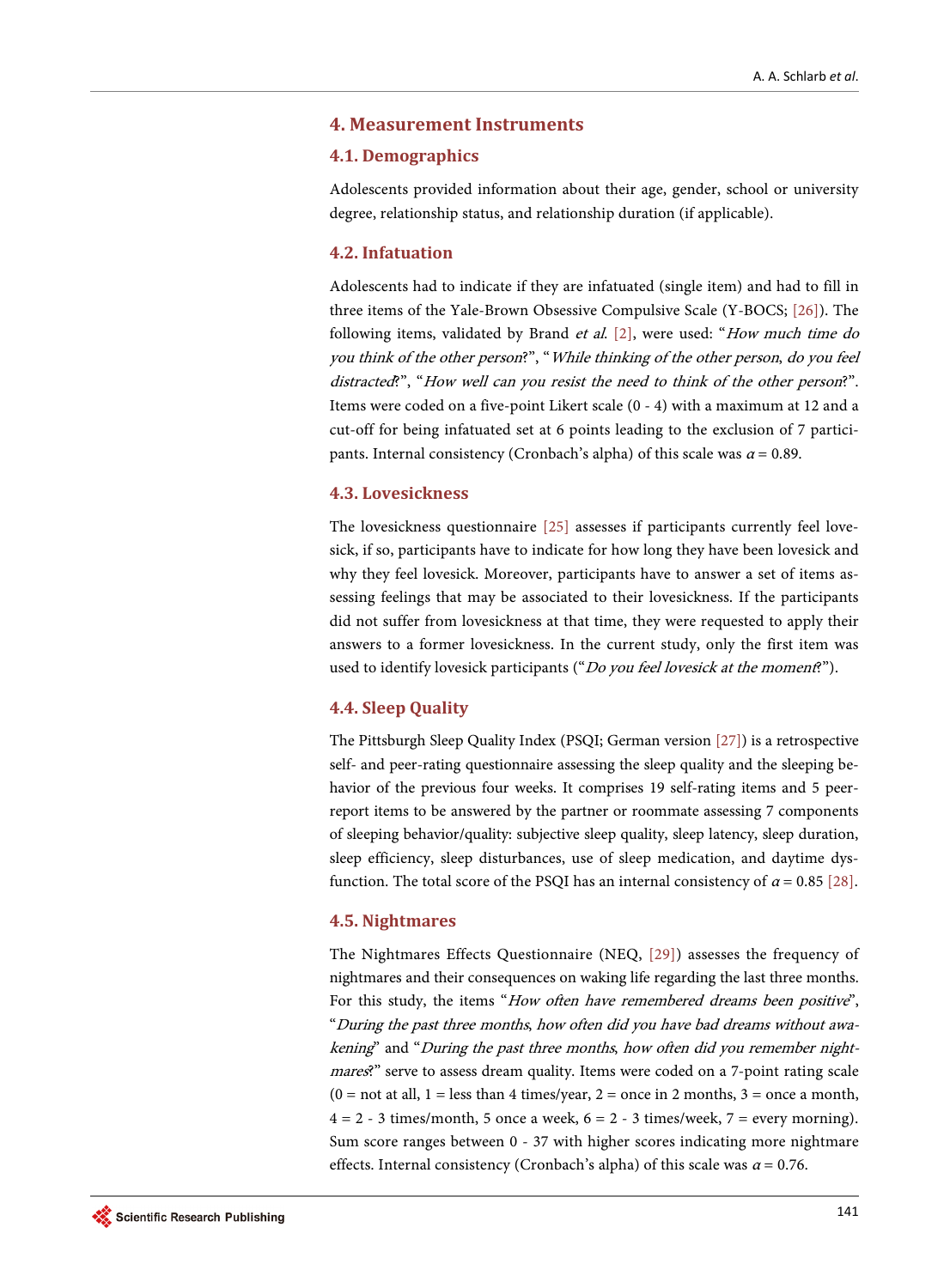## **5. Statistical Analysis**

Based on their self-reports, adolescents were separated into three groups: 1) being infatuated, 2) being lovesick, and 3) being neither infatuated nor lovesick (control group). All hypotheses refer to differences in central tendencies, hence, either t-tests or Mann-Whitney U-tests (for comparisons including the lovesickness group) have to be calculated. In order to test the formulated hypotheses we adopt a Type-I error rate of 5% (one-sided).

## **6. Results**

#### **6.1. Descriptive Statistics**

[Table 1](#page-4-0) provides the demographic descriptive statistics for the three groups (infatuated, lovesick, and control group). For the infatuated adolescents, we found differences with respect to age with female adolescents being roughly three month older on average than male adolescents (t(437) = 2.05;  $p = 0.013$ ). Neither for the lovesick nor for the control group, we found a statistically significant difference for age (lovesick: t(5.88) = 0.68;  $p = 0.52$ ; control: t(150) = −0.34;  $p =$ 0.74).

Out of the infatuated group, 344 adolescents (78.4%) reported to be in a romantic relationship. Mean duration of romantic relationship in months was 22.03 ( $SD = 17.72$ ) (one year and 10 months). Relationship duration ranked from less than a month to 100 months, (eight years and four months) (see Table [1\)](#page-4-0). See [Table 2](#page-5-0) for further sociodemographic characteristics.

Four adolescents (12.5%) suffering from lovesickness reported to be in a romantic relationship. Mean duration of romantic relationship in these four adolescents was 22.75 ( $SD = 18.71$ ; 1 year and 10 month; range less than 1 month to 40 months). 18 (56.3%) adolescents reported a romantic relationship breakup as being the reason for their current lovesickness, 8 (25%) participants named a one-sided love without reply of the beloved and 3 of them (9.4%) reported of a sexual affair which did not end up into a romantic relationship. The majority of the control-group reported to be single ( $n = 146, 96\%$ ). Only six of them (3.9%) were in a romantic relationship (mean duration = 32.83 month;  $SD = 18.74$ ; 2 years and 8 month; range from less than a month to 48 months).

<span id="page-4-0"></span>

|  |  |  |  |  |  | Table 1. Age, relationship duration. |
|--|--|--|--|--|--|--------------------------------------|
|--|--|--|--|--|--|--------------------------------------|

|                          | Infatuation group<br>$n = 439$ |           |       | Lovesickness group<br>$n = 32$ |       | Control group<br>$n = 152$ |  |
|--------------------------|--------------------------------|-----------|-------|--------------------------------|-------|----------------------------|--|
|                          | Mean                           | <b>SD</b> | Mean  | <b>SD</b>                      | Mean  | <b>SD</b>                  |  |
| Age woman                | 20.16                          | 1.01      | 20.12 | 0.96                           | 19.96 | 1.03                       |  |
| Age men                  | 19.85                          | 1.17      | 19.67 | 1.58                           | 20.02 | 1.15                       |  |
| Age sum                  | 20.10                          | 1.05      | 20.04 | 1.08                           | 19.98 | 1.07                       |  |
| Relationship<br>duration | 22.03                          | 17.72     | 22.75 | 18.71                          | 32.83 | 18.74                      |  |

Notes: Due to exclusion of 7 participants being infatuated but scoring lower than 6 on the Y-BOCS sample size reduced to 623.

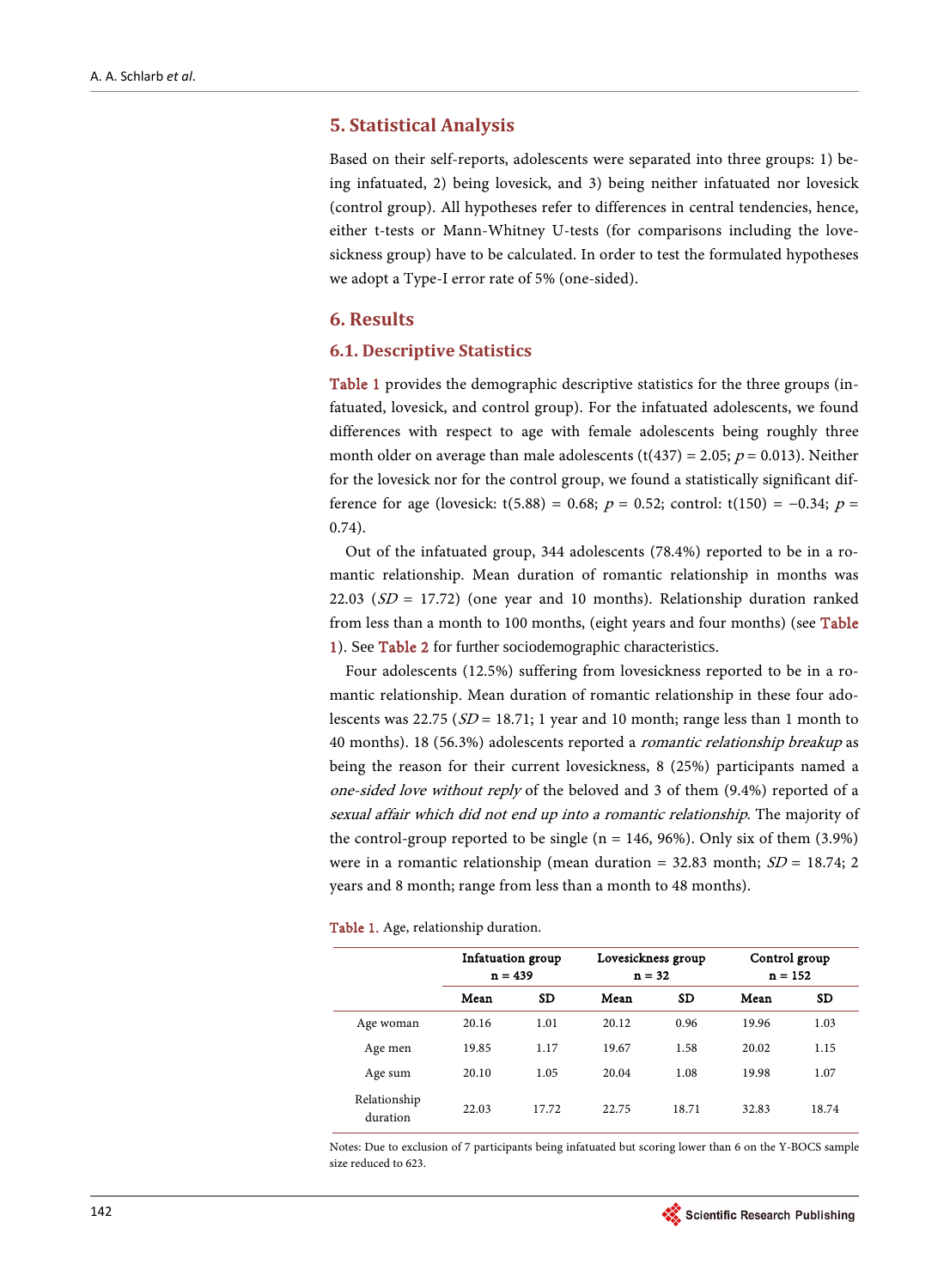<span id="page-5-0"></span>

|                         | Infatuation group<br>$n = 439$ |            | Lovesickness group<br>$n = 32$ |           | Control group<br>$n = 152$ |            |
|-------------------------|--------------------------------|------------|--------------------------------|-----------|----------------------------|------------|
|                         | Women                          | Men        | Women                          | Men       | Women                      | Men        |
| Secondary school        | $\overline{4}$                 | 3          | 1                              | $\Omega$  | 1                          | 1          |
| certificate             | $(1.1\%)$                      | $(3.3\%)$  | $(3.8\%)$                      | $(0\%)$   | (1%)                       | $(1.9\%)$  |
| Advanced school-leaving | 346                            | 86         | 20                             | 6         | 98                         | 52         |
| certificate             | $(98.9\%)$                     | $(96.7\%)$ | $(96.2\%)$                     | $(100\%)$ | $(99\%)$                   | $(98.1\%)$ |
| University              | 324                            | 76         | 21                             | 6         | 85                         | 45         |
| students                | (92.5%)                        | (85.3%)    | $(80.7\%)$                     | $(100\%)$ | $(85.9\%)$                 | $(84.9\%)$ |

Table 2. Sociodemographic characteristics of the participants.

Notes: Due to exclusion of 7 participants being infatuated but scoring lower than 6 on the Y-BOCS sample size reduced to 623.

## **6.2. Sleep and Sleep Disturbances**

The mean PSQI sum score was 7.09 ( $SD = 3.37$ ), see also **Table 3**. Overall, 57% of the participants scored than 5 higher on the PSQI. In detail, considering the score of 5 on the PSQI as cut-off for poor sleep quality, the sample consists of 51.1% poor sleepers (>5 and <10) and 5.9% of chronic insomnia symptoms patients (higher than 10). Women (7.28  $\pm$  3.44) reported significantly higher PSQI sum scores than men (6.47 ± 3.05),  $(t(628) = 2.59; p = 0.010)$ . Furthermore, women scored significantly higher in various components as *subjective sleep* quality ( $t(628) = 2.75$ ;  $p = 0.006$ ), sleep disturbances ( $t(628) = 4.15$ ;  $p < 0.001$ ), use of sleep medication (t(479) = 4.10;  $p < 0.001$ ) and *daytime dysfunction* (t(628) = 1.96;  $p = 0.050$ ).

#### **6.3. Nightmares**

The mean score for NEQ sum score was 5.46 ( $SD = 5.47$ ). The higher the sum score of NEQ, the more did nightmares affect on the mental and health states of adolescents the next day. Mean score and standard deviation of NEQ sum score and all subscales are displayed in [Table 4.](#page-6-1) Women (6.00  $\pm$  5.78) reported of significantly more nightmare effects than men (3.73  $\pm$  4.93), (t(628) = 4.35; p < 0.001). They scored higher in the subscales *anxiety and depression* ( $t(310.15)$  = 6.20;  $p < 0.001$ ), problems of concentration and attention (t(286.75) = 2.90;  $p =$ 0.004) and *aggression* ( $t(300.14) = 3.36$ ;  $p = 0.001$ ). The mean score for the item, "How often have remembered dreams been positive" was 5.05 ( $SD = 1.84$ ), mean score for "During the past three months, how often did you have bad dreams without awakening?" was 3.57 ( $SD = 2.01$ ), and for "During the past three months, how often did you remember nightmares", it was  $3.90$  ( $SD = 2.07$ ).

#### **6.4. Infatuation and Sleep Quality**

For overall sleep quality (PSQI total score), we did not find a statistically significant difference between the infatuated and control group ( $t(589) = 0.18$ ;  $p =$ 0.87). However, concerning sleep disturbances according to the PSQI, the infa-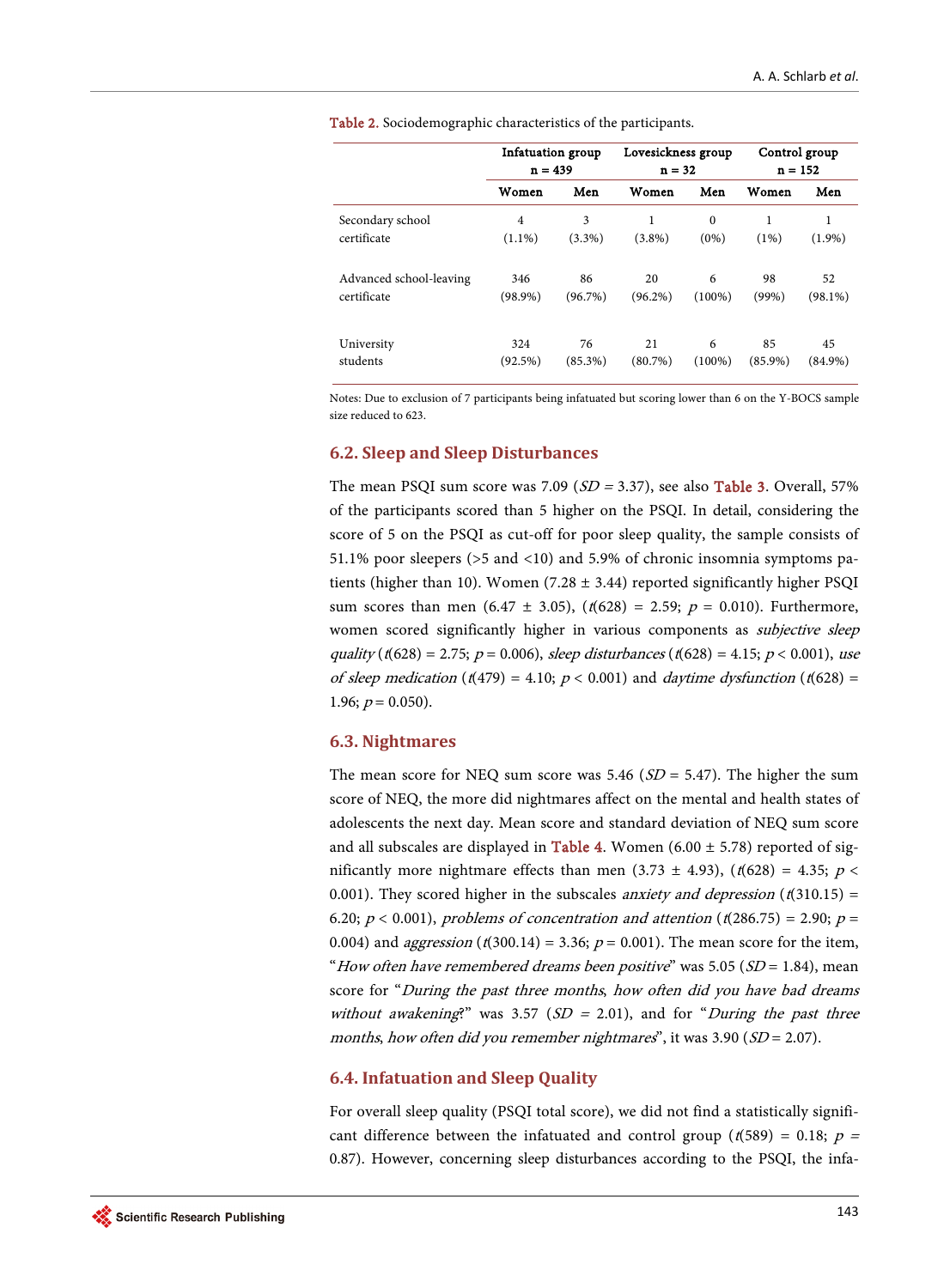|                          | м    | <b>SD</b> |
|--------------------------|------|-----------|
| PSQI sum score           | 7.09 | 3.37      |
| Subjective sleep quality | 1.04 | 0.64      |
| Sleep latency            | 1.98 | 1.57      |
| Sleep duration           | 0.23 | 0.55      |
| Sleep efficiency         | 0.52 | 0.77      |
| Sleep disturbances       | 1.07 | 0.38      |
| Use of sleep medication  | 0.05 | 0.32      |
| Daytime dysfunction      | 2.19 | 1.32      |

<span id="page-6-0"></span>Table 3. Mean score and standard deviation of PSQI sum score and separated subscales.

Notes: M = Mean Score; SD = Standard Deviation; PSQI = Pittsburgh Sleep Quality Index.

<span id="page-6-1"></span>Table 4. Mean score and standard deviation of NEQ sum score and separated subscales.

|                                         | м    | SD   |
|-----------------------------------------|------|------|
| NEQ sum score                           | 5.46 | 5.67 |
| Anxiety/depression                      | 2.59 | 2.06 |
| Problems of concentration and attention | 1.33 | 1.72 |
| Aggression                              | 1.08 | 1.60 |
| Antisocial behavior                     | 0.25 | 0.63 |
| Physical symptoms                       | 0.22 | 0.56 |

Notes: M = Mean Score; SD = Standard Deviation; NEQ: Nightmares Effects Questionnaire.

tuated group reported to have more sleep disturbances ( $t(266.64) = 2.84$ ;  $p =$ 0.005;  $\alpha_{(Bonferroni)} = 0.05/7 = 0.007$  for the multiple comparisons of the PSQI components). For all other components of the PSQI, we did not find any statistically significant difference [\(Table 5\)](#page-7-0).

## **6.5. Infatuation and Dreams**

No difference was found between the infatuated and control group regarding the frequency of positive dreams (Mann-Whitney:  $z = -0.58$ ,  $p = 0.56$ ).

#### **6.6. Lovesickness and Sleep Quality**

The t-test revealed that lovesick adolescents scored significantly higher (worse) in the PSQI sum score than adolescents of the control group ( $t(128) = 3.06$ ;  $p <$ 0.01). Analyzing the separated components of the PSQI, we found that the lovesickness-group reported more sleep disturbances ( $t(37.25) = 3.29$ ;  $p = 0.002$ ) and more daytime dysfunction  $(t(182) = 3.30; p = 0.001)$  than the control-group. However, no significant differences have been found in the other components. The results of the group comparison concerning the PSQI are presented in [Ta](#page-7-1)[ble 6.](#page-7-1) 

## **6.7. Lovesickness and Dreams**

With respect to the total score of the NEQ, adolescents of the lovesick group

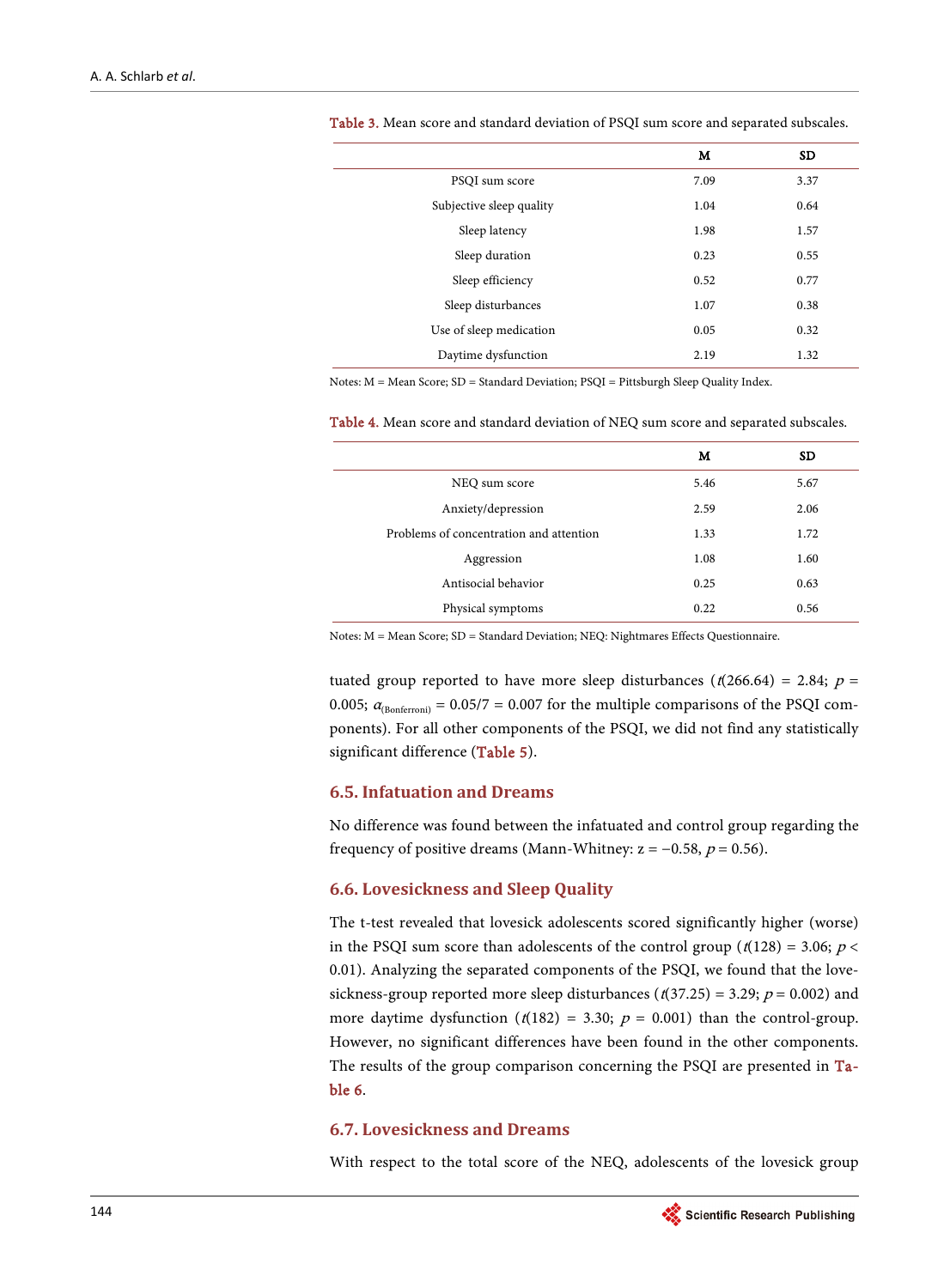|                          | Mean $(SD)$                |                        | $\boldsymbol{\mathcal{T}}$ | df     | p        |
|--------------------------|----------------------------|------------------------|----------------------------|--------|----------|
|                          | Infatuation<br>$(n = 439)$ | Control<br>$(n = 152)$ |                            |        |          |
| PSQI sum score           | 7.02(3.42)                 | 6.96(3.23)             | 0.18                       | 589    | 0.856    |
| Subjective sleep quality | 1.04(0.66)                 | 1.01(0.65)             | 0.52                       | 589    | 0.603    |
| Sleep latency            | 1.93(1.52)                 | 2.02(1.68)             | $-0.54$                    | 589    | 0.590    |
| Sleep duration           | 0.22(0.56)                 | 0.26(0.54)             | $-0.75$                    | 587    | 0.452    |
| Sleep efficiency         | 0.52(0.76)                 | 0.55(0.77)             | $-0.45$                    | 586    | 0.655    |
| Sleep disturbances       | 1.08(0.37)                 | 0.99(0.36)             | 2.85                       | 266.64 | $0.005*$ |
| Use of sleep medication  | 0.07(0.37)                 | 0.03(0.20)             | 1.67                       | 487.77 | 0.095    |
| Daytime dysfunction      | 2.16(1.32)                 | 2.13(1.24)             | 0.26                       | 589    | 0.793    |

<span id="page-7-0"></span>Table 5. Results of the T-test comparing PSQI scores of the infatuation-group and the control-group.

Notes: \*p  $\leq 0.05$ ; Mean = Mean score; SD = Standard deviation; T = T-test value; df = Degrees of freedom; p = Two-tailed significance. Type-I error rate for all comparisons was set to 0.05/7 = 0.007. (Bonferroni corrected multiple comparisons of components of the PSQI; the test of the PSQI sum score is not corrected). Abbreviations: PSQI = Pittsburgh Sleep Quality Index; Infatuation = Infatuation-group; Control = Control-group; n = Number.

<span id="page-7-1"></span>Table 6. Results of the T-test comparing PSQI scores of the lovesickness-group and the control-group.

| Mean $(SD)$              |                            |                        |         |       |                  |
|--------------------------|----------------------------|------------------------|---------|-------|------------------|
|                          | Lovesickness<br>$(n = 32)$ | Control<br>$(n = 152)$ | $\tau$  | df    | $\boldsymbol{p}$ |
| PSQI sum score           | 8.88 (3.18)                | 6.96(3.23)             | 3.06    | 182   | $0.003*$         |
| Subjective sleep quality | 1.21(0.55)                 | 1.01(0.65)             | 1.73    | 182   | 0.086            |
| Sleep latency            | 2.53(1.68)                 | 2.01(1.68)             | 1.59    | 182   | 0.115            |
| Sleep duration           | 0.31(0.59)                 | 0.26(0.53)             | 0.51    | 181   | 0.610            |
| Sleep efficiency         | 0.56(0.76)                 | 0.55(0.77)             | 0.06    | 180   | 0.951            |
| Sleep disturbances       | 1.31(0.54)                 | 0.99(0.36)             | 3.29    | 37.25 | $0.002*$         |
| Use of sleep medication  | 0.00(0.00)                 | 0.03(0.20)             | $-0.75$ | 182   | 0.453            |
| Daytime dysfunction      | 2.94(1.41)                 | 2.13(1.24)             | 3.30    | 182   | $0.001***$       |

Notes: \*p  $\leq 0.05$ ; \*\*\*p  $\leq 0.001$ ; Mean = Mean score; SD = Standard deviation; T = the T-test statistic; df = Degrees of freedom;  $p = two$ -tailed significance. Type-I error rate for all comparisons was set to 0.05/7 = 0.007. (Bonferroni corrected multiple comparisons of components of the PSQI; the test of the PSQI sum score is not corrected). Abbreviations: PSQI = Pittsburgh Sleep Quality Index; Lovesickness = Lovesickness-group; Control = Control-group; n = Number.

showed more (negative) effects than the control group ( $t(182) = 4.07$ ;  $p < 0.001$ ). Especially the negative repercussions *anxiety/depression* ( $t(182) = 4.23$ ;  $p < 0.001$ ), concentration and attention problems ( $t(182) = 2.66$ ;  $p = 0.009$ ), aggression  $(t(182) = 3.17; p = 0.002)$  and *physical symptoms*  $(t(33.60) = 2.15; p = 0.039)$ occur more frequently in the lovesickness-group (see [Table 7\)](#page-8-0).

Additionally, lovesick adolescents reported of significantly more negative dreams without awakening ( $U(32,152) = 1457$ ;  $p < 0.001$ )/( $z = -3.62$ ;  $p < 0.001$ ) and nightmares ( $U(32,152) = 1579$ ;  $p = 0.002$ )/( $z = -3.15$ ;  $p = 0.002$ ).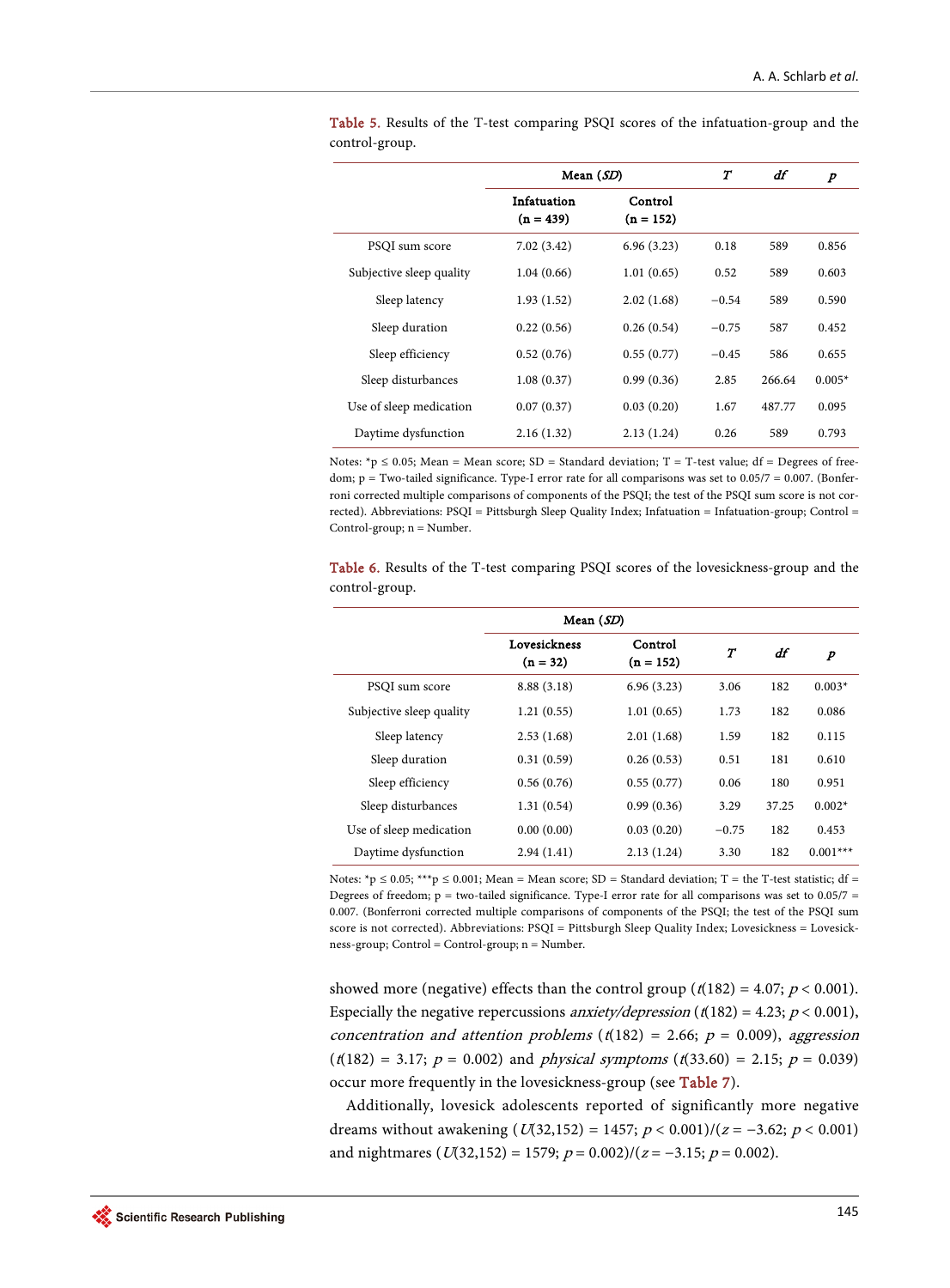|                                         | Mean $(SD)$                |                        |                  |         |                  |
|-----------------------------------------|----------------------------|------------------------|------------------|---------|------------------|
|                                         | Lovesickness<br>$(n = 32)$ | Control<br>$(n = 152)$ | $\boldsymbol{T}$ | df      | $\boldsymbol{p}$ |
| NEQ sum score                           | 9.12(5.11)                 | 4.72(5.65)             | 4.07             | 182     | $< 0.001$ ***    |
| Anxiety/depression                      | 4.09(2.96)                 | 2.06(2.36)             | 4.23             | 182     | $< 0.001$ ***    |
| Concentration and attention<br>problems | 2.09(1.55)                 | 1.20(1.75)             | 2.66             | 182     | $0.009*$         |
| Aggression                              | 2.03(1.69)                 | 1.01(1.64)             | 3.17             | 182     | $0.002*$         |
| Antisocial behavior                     | 0.41(0.71)                 | 0.30(0.70)             | 0.76             | 180     | 0.449            |
| Physical symptoms                       | 0.50(0.92)                 | 0.14(0.41)             | 2.15             | 33.60   | $0.039*$         |
|                                         |                            |                        | U                | Z       | $\boldsymbol{P}$ |
| Negative dreams<br>without awaking      | 4.63(1.88)                 | 3.20(1.99)             | 1457.00          | $-3.62$ | $< 0.001$ ***    |
| Nightmares                              | 4.78(2.04)                 | 3.45(2.11)             | 1579.00          | $-3.15$ | 0.002            |

<span id="page-8-0"></span>Table 7. Results of the T-test comparing NEQ scores of the lovesickness-group and the control-group.

Notes: \*p  $\leq 0.05$ ; \*\*\*p  $\leq 0.001$ ; Mean = Mean score; SD = Standard deviation; T = the T-test statistic; df = Degrees of freedom; U = the Mann-Whitney U test statistic; Z = the Mann-Whitney U test Z-score;  $p =$ two-tailed significance. Type-I error rate for all comparisons was set to 0.05/7 = 0.007. (Bonferroni corrected multiple comparisons of components of the PSQI; the test of the PSQI sum score is not corrected).

## **7. Discussion**

The purpose of this study was to investigate if infatuation and lovesickness are related to sleep quality and dreams in adolescents. The transitions on physiological, psychological and behavioral levels [\[2\]](#page-12-0) [\[3\]](#page-12-1) [\[4\]](#page-12-2) [\[17\]](#page-13-1) [\[18\]](#page-13-2) [\[19\]](#page-13-3) [\[25\]](#page-13-9) caused by infatuation and lovesickness suggest that there might also be influences on sleep quality and dreams. Previous research suggested impaired sleep quality due to circadian changes in adolescence also found in this sample [\[30\].](#page-13-14)

Infatuated adolescents did not report a higher sleep quality and more positive dreams than adolescents in the control group. On the contrary, infatuated adolescents showed significantly more sleep disturbances like problems to fall asleep, nightly or early morning awakening, and breathing difficulties. However, we found that adolescents who suffer from lovesickness had a lower sleep quality than adolescents in the control group. Especially the PSQI-components "sleep disturbances" and "daytime dysfunction" were affected. Additionally, lovesickness was related to more negative dreams without awakening, a higher frequency of nightmares, and more daytime effects of nightmares. The findings of this study do not replicate the results of Brand and colleagues [\[2\].](#page-12-0) Brand and colleagues reported that infatuated adolescents report a higher subjective sleep quality, decreased daytime sleepiness, and increased concentration during the day. Yet, in their study, Brand and colleagues [\[2\]](#page-12-0) included adolescents being in a much earlier stage of a romantic relationship (mean duration of romantic relationship = 5.3 months;  $SD = 6.78$ ) compared to the sample in this study. However, in a follow-up analysis, we compared infatuated adolescents being in a relatively short relationship (no longer than 8 months) to those being in a longer re-

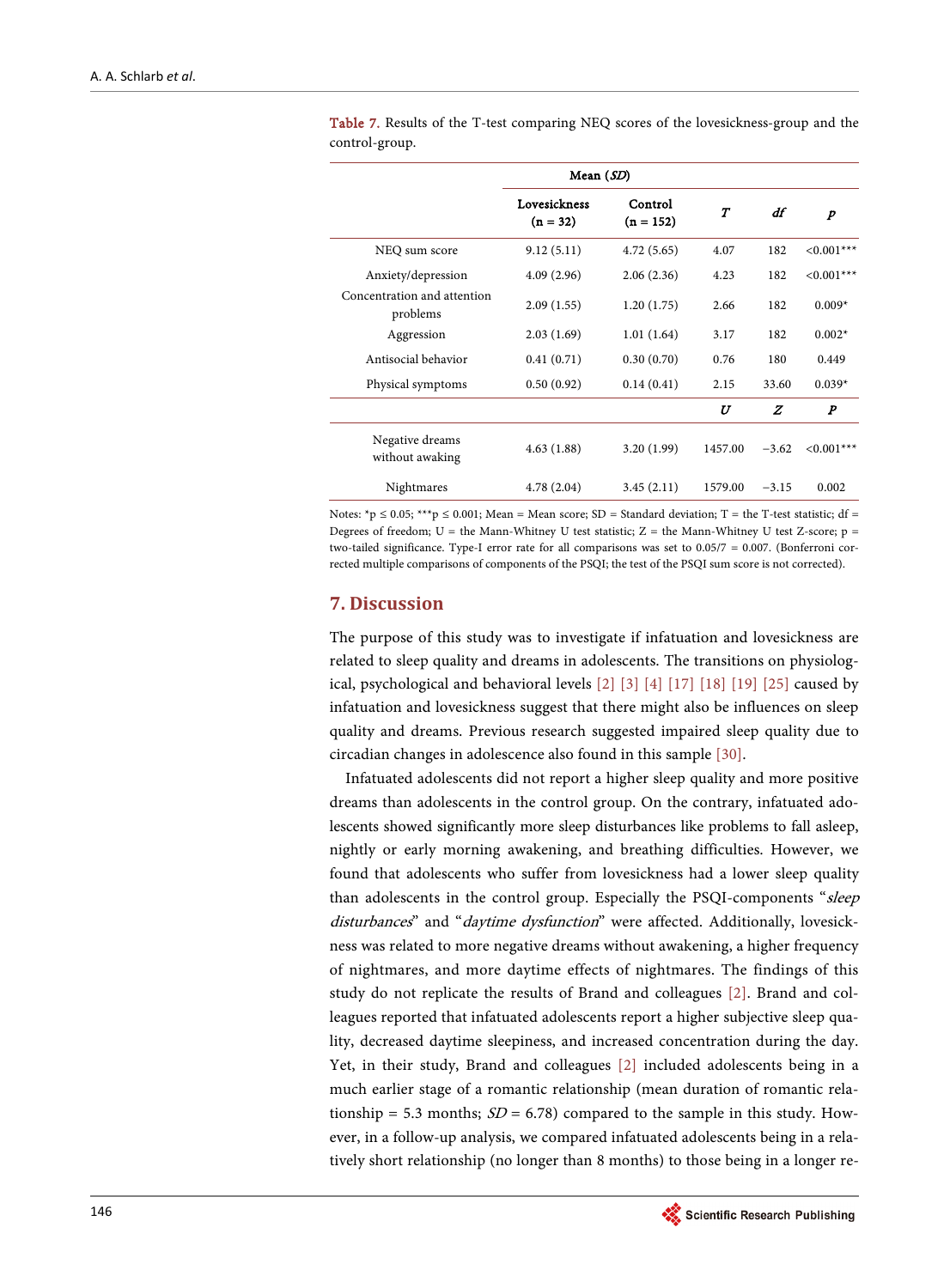lationship and did not find any differences on our study variables. An additional alternative explanation could be that although infatuated adolescents scored relatively high in the Y-BOCS, it is conceivable that numerous adolescents of the infatuation group already passed the early and intense stage of infatuation and its (physiological) effects. Marazziti & Canale found that hormonal changes in infatuated individuals reverse after a few months [\[5\].](#page-12-3) Hormonal changes in infatuated adults being in early phases of their romantic relationship (no more than six months) have been found to level off 12 - 18 months later. With respect to the components of the PSQI, infatuated adolescents report more sleep disturbances. These findings could be attributed to the fact that infatuation is related to hormonal changes like increased cortisol levels [\[5\]](#page-12-3) and that attachment and social contacts are supported by a moderate level of stres[s \[6\]](#page-12-4) [\[7\]](#page-12-5) [\[8\]](#page-12-6) [\[9\]](#page-12-7) [\[31\].](#page-13-15) On the other hand, it is conceivable, that the beginning of a romantic relationship lead to cognitive arousal, brooding and focusing on the relationship, which causes stress [\[3\]](#page-12-1) [\[4\]](#page-12-2) [\[5\].](#page-12-3) Infatuation, although known as a positive life event [\[10\],](#page-12-8)  might be on the other hand a stressful experience which causes sleep disturbances. Coming back to our results concerning the relation of infatuation and overall sleep quality, our findings fit rather to the results of Bajoghli et al. [\[10\]](#page-12-8) [\[11\]](#page-12-9) who have shown that infatuation is not related to a higher sleep quality in Iranian adolescents. Unfortunately, the authors do not report about a restriction of relationship duration in their infatuation group. This supports the assumption that the connection between infatuation and sleep could be moderated by relationship duration. However, in a second follow-up analysis, we did not find a relation between sleep quality and infatuation moderated by relationship length. Bajoghli et al. explained their non-significant findings by taking into consideration cultural rules which possibly lead Iranian parents to supervise their children's behavior more thoroughly, especially regarding to sleep patterns [\[10\].](#page-12-8) To clarify, whether infatuation affects sleep pattern differently across cultures, further cross-cultural research is needed.

The connection between infatuation and dreams in adolescents has not been investigated before. Based up on the continuity-hypothesis [\[12\]](#page-12-10) [\[13\]](#page-12-11) [\[14\],](#page-12-12) presuming that dreams reflect on waking life experiences, we hypothesized that the positive life event of being infatuated [\[10\]](#page-12-8) should influence adolescents' dreams. Yet, our findings do not support this hypothesis. Again, due to the unrestricted relationship duration participants may have passed the intensive stage of infatuation [\[5\]](#page-12-3) and, hence, the effects of infatuation leveled off.

The association between lovesickness and sleep quality is mainly unexplored. The outcomes of this study correspond to the statement of Senger [\[20\],](#page-13-4) indicating that 83% of the male and 80% of the female interviewed participants suffered from sleep disturbances. Besides, sleep disturbances were mentioned as a typical characteristic of lovesickness by Maurer & Bred [\[21\].](#page-13-5) However, both articles did not focus on adolescents. Especially Maurer & Bred concentrated on lovesickness of married couples or within relationships lasting for years. In a broader sense, our findings also fit to previous studies where social stress [\[22\]](#page-13-6) and nega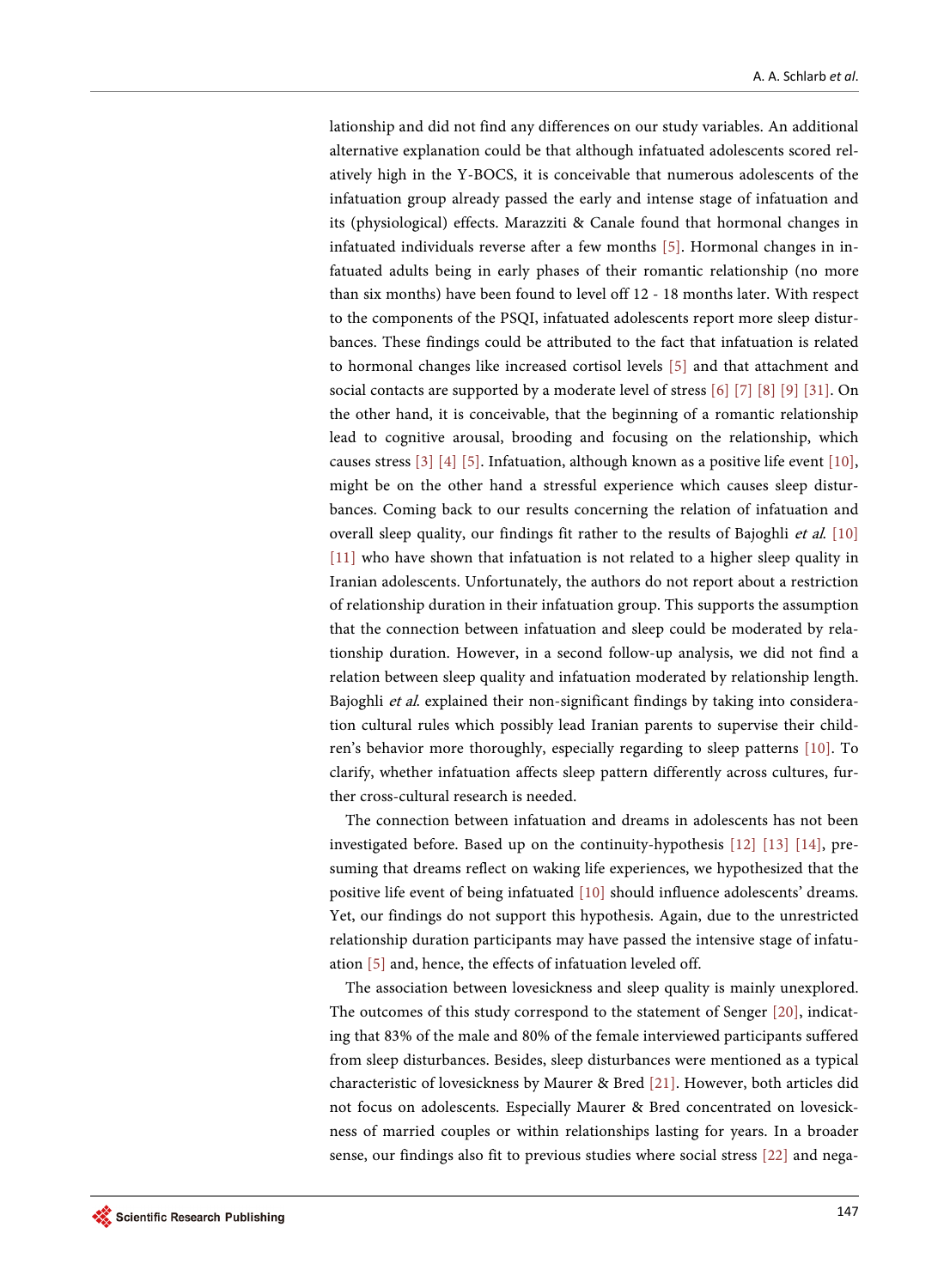tive pre-sleep emotions [\[23\]](#page-13-7) have been identified as predictors for lower sleep quality. Including the reported reasons for lovesickness in our sample (i.e., separation of the partner or a one-sided love without reply), it is obvious that lovesickness is a kind of social stress because it generates in interactions with a beloved person. In addition, the finding that there are negative effects of lovesickness on sleep quality in adolescents, is in line with previous studies focusing on the consequences of lovesickness and romantic relationship breakups on depressive feelings [\[19\]](#page-13-3) [\[32\]](#page-14-0) [\[33\].](#page-14-1) Furthermore, sleep is known to be affected by depressive disorders [\[34\].](#page-14-2) Therefore, the derivation of our presumption that lovesickness influences dreams just as depressive disorders is supported by our findings. All in all, the comparison of our outcomes with these few previous examinations underline that more research is needed to clarify how lovesickness is related to sleep patterns, particularly in adolescence.

Our findings concerning lovesickness and negative dreams can be explained by the continuity hypothesis [\[12\]](#page-12-10) [\[13\]](#page-12-11) [\[14\].](#page-12-12) The painful waking life experience of suffering from lovesickness might be reflected in adolescent's dreams and therefore lovesickness leads to more negative dreams and nightmares. However, the comparison of our results and the findings of these investigations should be drawn carefully as the mentioned previous investigations [\[24\]](#page-13-8) [\[35\]](#page-14-3) focused on adult patients, not on adolescent ones. Interpreting the finding that adolescents who suffer from lovesickness report more nightmare effects, it has to be considered that the nightmare effects might just display the consequences of suffering from lovesickness. Further longitudinal research has to clarify, how lovesickness predicts dreams and nightmares in adolescents. In addition, it has to be examined whether these effects are moderated by depressive symptoms.

Some limitations have to be taken in consideration. First of all, the sample is unbalanced for gender and therefore generalizability is limited. Furthermore, some participants reported to be infatuated and lovesick at the same time and the size of all groups was unbalanced. Multiple compilation and faked data entries could not be ruled out completely even though no duplicates were found. The measurement of sleep quality has only been a subjective self-report. Objective sleep related measurements like actigraphy could be reasonable [\[36\].](#page-14-4) In addition, it has to be mentioned that the NEQ was primarily drawn up to measure the effects of nightmares. For further research, it could be appropriate to use a daily dream diary to have more detailed information about different types of dreams (e.g., positive dreams related or unrelated to the beloved person, nightmares). In addition, the NEQ measures the effects of nightmares on daily mental and physiological states. It is doubtful whether these states can be seen as consequences of nightmares or just as a consequence of lovesickness itself. Finally, the different questionnaires refer to different periods of time: the PSQI refers back to the last four weeks, the NEQ refers to the last three months and the items of the Y-BOCS and lovesickness-questionnaire refer to the current state. Therefore, it is possible that assessing states before getting infatuated or lovesick adulterate the results, particularly in the examination of sleep quality.

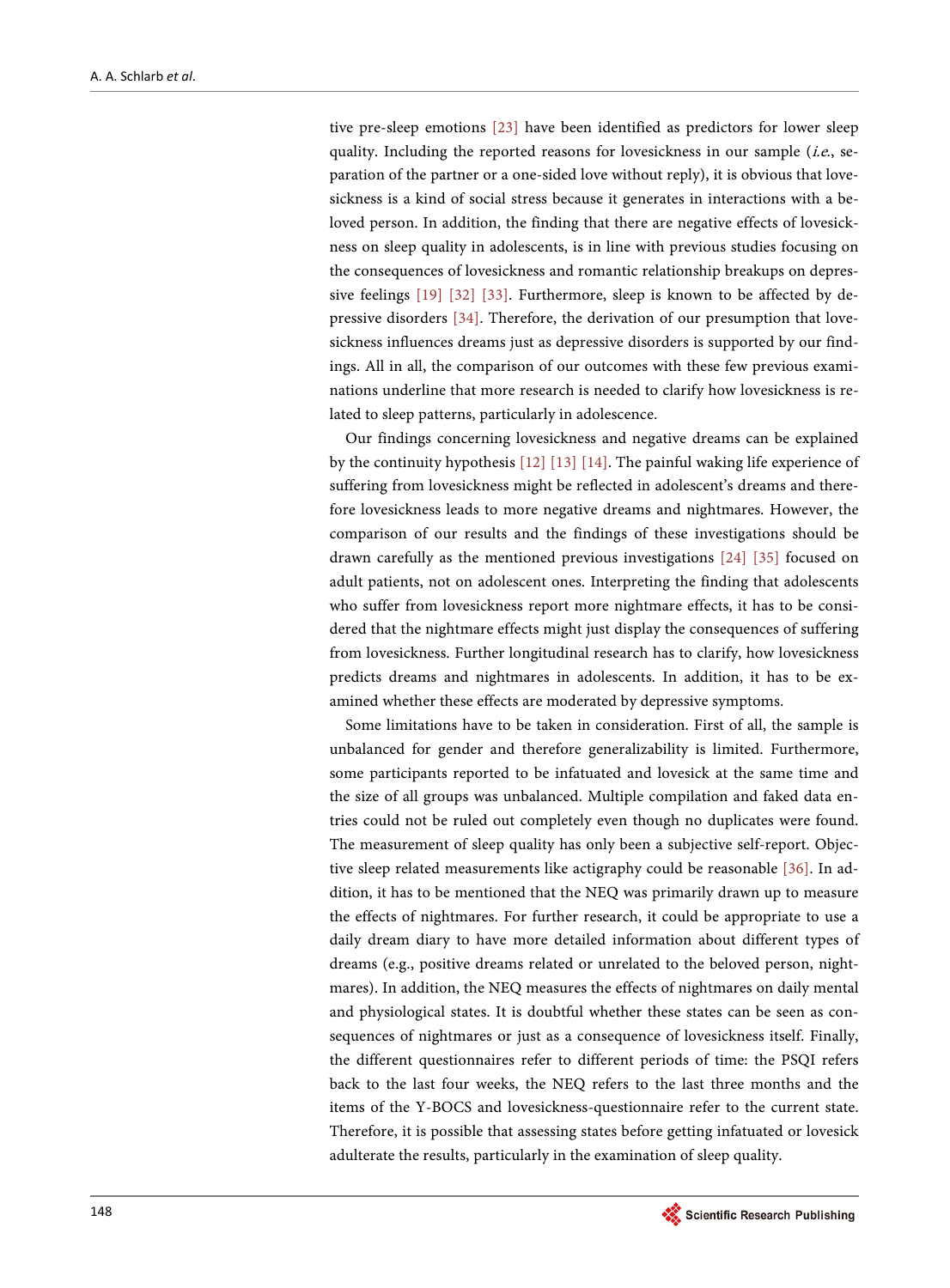## **8. Conclusion**

To sum up, this study supports the assumption that lovesickness is related to lower sleep quality and more negative dreams. The postulated association between infatuation and higher sleep quality and between infatuation and positive dreams could not be found. To the contrary, infatuation seems to be related to sleep disturbances and low daytime functioning. Future studies, using improved measurement instruments and a balanced sample are needed to expand findings in this interesting field of research. Infatuation and lovesickness are known as widespread experiences in adolescents of all cultures. Especially, if the possible consequences with clinical relevance are taken into consideration, there remains no doubt that research in this field is not sufficient yet. The results hint to the notion that lovesickness should be integrated and dealt with in new approaches of insomnia treatment.

# **Acknowledgements**

We acknowledge support for the Article Processing Charge by the Deutsche Forschungsgemeinschaft and the Open Access Publication Fund of Bielefeld University.

## **Declaration**

Ethics approval and consent to participate. The study was approved by the Ethics Committee of Bielefeld University (Number: EUB-2015-045). Participants gave their informed consent and were informed that participation was voluntary. The study follows the latest version of the Declaration of Helsinki.

## **Availability of Data and Materials**

The datasets during and/or analyzed during the current study available from the corresponding author on reasonable request.

## **Competing Interests**

The authors declare that they have no competing interests.

# **Authors' Contributions**

AS made substantial contributions to conception and design, interpretation of data and has been involved in drafting the manuscript and revising it critically. NB made substantial contributions to acquisition and analysis of data and has been involved in drafting the manuscript. FN made substantial contributions to analysis and interpretation of data. MC made substantial contributions to analysis and interpretation of data. All authors read and approved the final manuscript.

#### <span id="page-11-0"></span>**References**

[1] Esch, T. and Stefano, G.B. (2005) The Neurobiology of Love. Neuro Endocrinology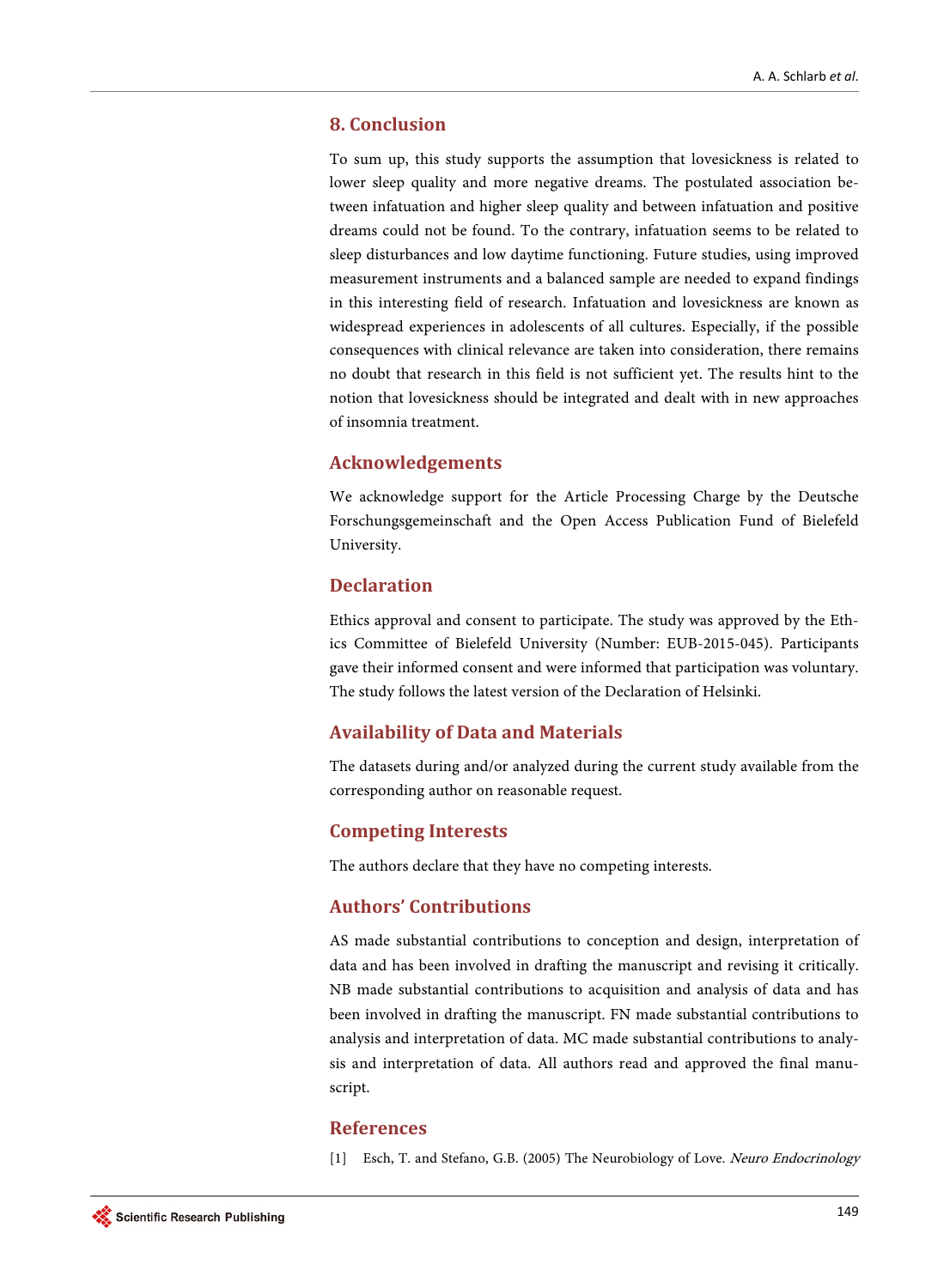Letters, 26, 175-192.

- <span id="page-12-0"></span>[2] Brand, S., Luethi, M., von Planta, A., Hatzinger, M. and Holsboer-Trachsler, E. (2007) Romantic Love, Hypomania, and Sleep Pattern in Adolescents. The Journal of Adolescent Health Official Publication of the Society for Adolescent Medicine, 41, 69-76. <https://doi.org/10.1016/j.jadohealth.2007.01.012>
- <span id="page-12-1"></span>[3] Fisher, H., Aron, A. and Brown, L.L. (2005) Romantic Love: An fMRI Study of a Neural Mechanism for Mate Choice. The Journal of Comparative Neurology, 493, 58-62. <https://doi.org/10.1002/cne.20772>
- <span id="page-12-2"></span>[4] Aron, A., Fisher, H., Mashek, D.J., Strong, G., Li, H. and Brown, L.L. (2005) Reward, Motivation, and Emotion Systems Associated with Early-Stage Intense Romantic Love. Journal of Neurophysiology, 94, 327-337. <https://doi.org/10.1152/jn.00838.2004>
- <span id="page-12-3"></span>[5] Marazziti, D. and Canale, D. (2004) Hormonal Changes When Falling in Love. Psychoneuroendocrinology, 29, 931-936. <https://doi.org/10.1016/j.psyneuen.2003.08.006>
- <span id="page-12-4"></span>[6] Mendoza, S.P. and Mason, W.A. (1997) Attachment Relationships in New World Primates. Annals of the New York Academy of Sciences, 807, 203-209. <https://doi.org/10.1111/j.1749-6632.1997.tb51921.x>
- <span id="page-12-5"></span>[7] Hennessy, M.B. (1997) Hypothalamic-Pituitary-Adrenal Responses to Brief Social Separation. Neuroscience and Biobehavioral Reviews, 21, 11-29. [https://doi.org/10.1016/S0149-7634\(96\)00013-9](https://doi.org/10.1016/S0149-7634(96)00013-9)
- <span id="page-12-6"></span>[8] De Vries, A.C., De Vries, M.B., Taymans, S.E. and Carter, C.S. (1996) The Effects of Stress on Social Preferences Are Sexually Dimorphic in Prairie Voles. Proceedings of the National Academy of Sciences of the United States of America, 93, 11980- 11984. <https://doi.org/10.1073/pnas.93.21.11980>
- <span id="page-12-7"></span>[9] De Vries, A.C., De Vries, M.B., Taymans, S. and Carter, C.S. (1995) Modulation of Pair Bonding in Female Prairie Voles (Microtus ochrogaster) by Corticosterone. Proceedings of the National Academy of Sciences of the United States of America, 92, 7744-7748. <https://doi.org/10.1073/pnas.92.17.7744>
- <span id="page-12-8"></span>[10] Bajoghli, H., Joshaghani, N., Gerber, M., Mohammadi, M., Holsboer-Trachsler, E. and Brand, S. (2013) In Iranian Female and Male Adolescents, Romantic Love Is Related to Hypomania and Low Depressive Symptoms, but Also to Higher State Anxiety. International Journal of Psychiatry in Clinical Practice, 17, 98-109. <https://doi.org/10.3109/13651501.2012.697564>
- <span id="page-12-9"></span>[11] Bajoghli, H., Joshaghani, N., Mohammadi, M.R., Holsboer-Trachsler, E. and Brand, S. (2011) In Female Adolescents, Romantic Love Is Related to Hypomanic-Like Stages and Increased Physical Activity, but Not to Sleep or Depressive Symptoms. International Journal of Psychiatry in Clinical Practice, 15, 164-170. <https://doi.org/10.3109/13651501.2010.549340>
- <span id="page-12-10"></span>[12] Schredl, M. and Hofmann, F. (2003) Continuity between Waking Activities and Dream Activities. Consciousness and Cognition, 12, 298-308. [https://doi.org/10.1016/S1053-8100\(02\)00072-7](https://doi.org/10.1016/S1053-8100(02)00072-7)
- <span id="page-12-11"></span>[13] Schredl, M. (1999) Die Nächtliche Traumwelt: Eine Einführung in die psychologische Traumforschung. Kohlhammer, Stuttgart.
- <span id="page-12-12"></span>[14] Hall, C.S. and Nordby, V.J. (1972) The Individual and His Dreams. New American Library, New York.
- <span id="page-12-13"></span>[15] Gawli, M. (1994) Skins, Punks, Kutten und Heavys—Probleme und Ressourcen von Subkultur-Jugendlichen in den neuen Bundesländern: Ergebnisse einer repräsentativen Jugendbefragung. Unsere Jugend, 46, 419-426.

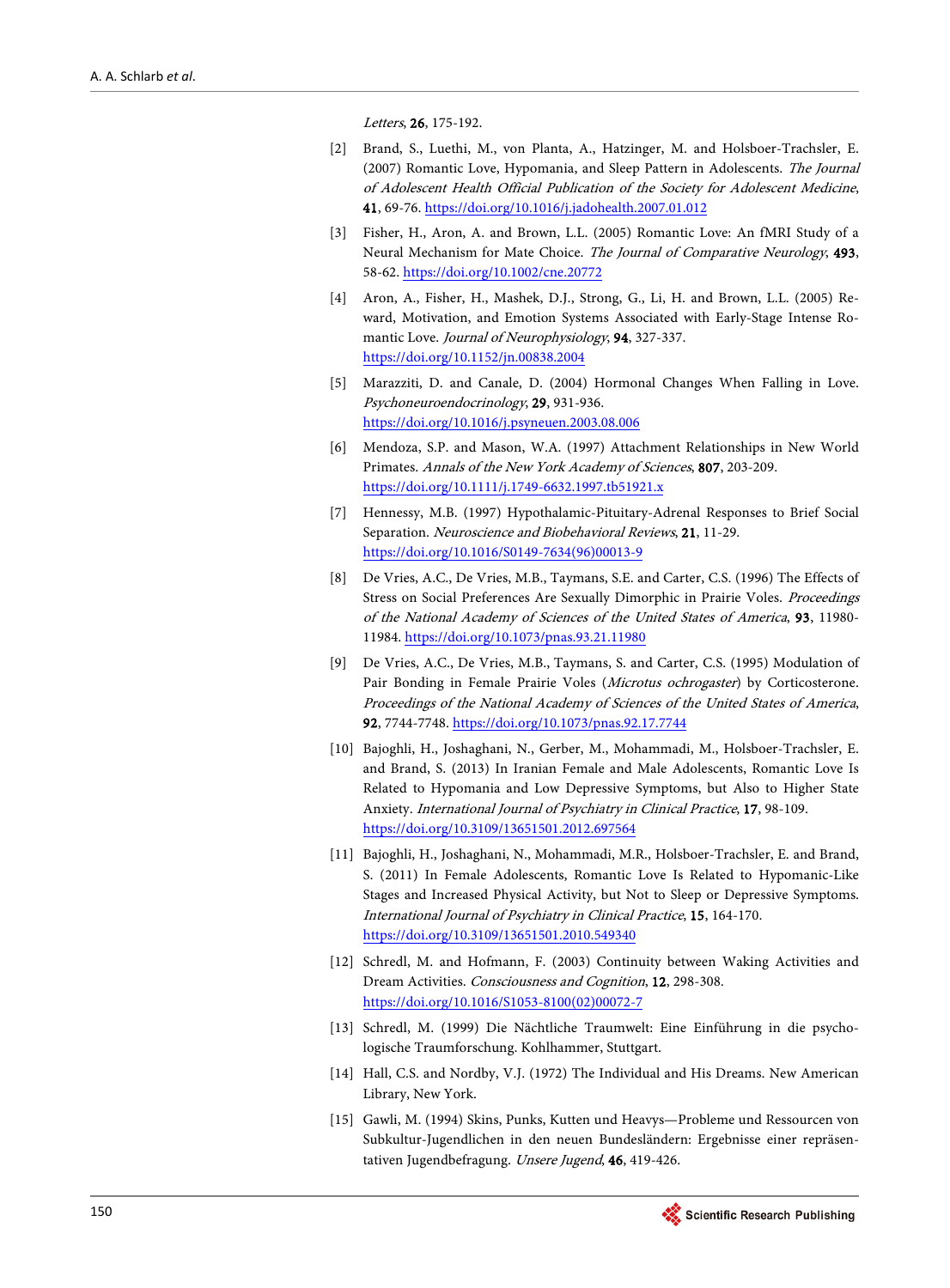- <span id="page-13-0"></span>[16] Reißig, M. (1999) Die Entwicklung von Einstellungen und Verhalten in den Bereichen Sexualität, Partnerschaft, Ehe und Familie. Wendebiographien. Zur ökonomischen, sozialen und moralischen Verselbstständigung junger Erwachsener. Ergebnisse der Leipziger Längsschnitt-Studie, 3, 111-138.
- <span id="page-13-1"></span>[17] Biener, K. (1986) Was treibt Jugendliche zum Selbstmord? Ursachen, Methoden und Hinweise für die Prävention. Sexualmedizin, 15, 432-436.
- <span id="page-13-2"></span>[18] Biener, K. (1986) Jugendselbstmorde und Abschiedsbriefe. In: Specht, F. and Schmidtke, A., Eds., Selbstmordhandlungen bei Kindern und Jugendlichen, Roderer, Regensburg, S154-S160.
- <span id="page-13-3"></span>[19] Monroe, S.M., Rohde, P., Seeley, J.R. and Lewinsohn, P.M. (1999) Life Events and Depression in Adolescence: Relationship Loss as a Prospective Risk Factor for First Onset of Major Depressive Disorder. Journal of Abnormal Psychology, 108, 606-614. <https://doi.org/10.1037/0021-843X.108.4.606>
- <span id="page-13-4"></span>[20] Senger, G. (1995) Ausgeschlossen: Untersuchungen zum Liebeskummer. Sexualmedizin, 17, 205-209.
- <span id="page-13-5"></span>[21] Maurer, B. and Bred, S. (2013) Liebeskummer in Partnerschaften—Ein interdisziplinärer Ansatz. Psychologie in Österreich, 352-357.
- <span id="page-13-6"></span>[22] Schulz, P., Hellhammer, J. and Schlotz, W. (2003) Arbeitsstress, sozialer Stress und Schlafqualität: Differentielle Effekte unter Berücksichtigung von Alter, Besorgnisneigung und Gesundheit. Zeitschrift für Gesundheitspsychologie, 11, 1-9. [https://doi.org/10.1026//0943-8149.11.1.1](https://doi.org/10.1026/0943-8149.11.1.1)
- <span id="page-13-7"></span>[23] Vandekerckhove, M., Weiss, R., Schotte, C., Exadaktylos, V., Haex, B., Verbraecken, J. and Cluydts, R. (2001) The Role of Presleep Negative Emotion in Sleep Physiology. Psychophysiology, 48, 1738-1744. <https://doi.org/10.1111/j.1469-8986.2011.01281.x>
- <span id="page-13-8"></span>[24] Beck, A.T. and Hurvich, M.S. (1959) Psychological Correlates of Depression: 1. Frequency of "Masochistic" Dream Content in a Private Practice Sample. Psychosomatic Medicine, 21, 50-55. <https://doi.org/10.1097/00006842-195901000-00007>
- <span id="page-13-9"></span>[25] Grau, I. (2002) Erleben und Verarbeiten von Liebeskummer. Zeitschrift für Psychologie, 210, 87-98[. https://doi.org/10.1026//0044-3409.210.2.87](https://doi.org/10.1026/0044-3409.210.2.87)
- <span id="page-13-10"></span>[26] Goodman, W.K., Price, L.H., Rasmussen, S.A., Mazure, C.P., Fleischmann, R., Hill, C.L., Heninger, G.R. and Charney, D.S. (1989) The Yale-Brown Obsessive Compulsive Scale. Archives of General Psychiatry, 46, 1006-1011. <https://doi.org/10.1001/archpsyc.1989.01810110048007>
- <span id="page-13-12"></span><span id="page-13-11"></span>[27] Riemann, D. and Backhaus, J. (1996) PSQI—Pittsburgher Schlafqualitätsindex.
- [28] Backhaus, J., Junghanns, K., Broocks, A., Riemann, D. and Hohagen, F. (2002) Test-Retest Reliability and Validity of the Pittsburgh Sleep Quality Index in Primary Insomnia. Journal of Psychosomatic Research, 53, 737-740. [https://doi.org/10.1016/S0022-3999\(02\)00330-6](https://doi.org/10.1016/S0022-3999(02)00330-6)
- <span id="page-13-13"></span>[29] Schlarb, A.A., Zschoche, M. and Schredl, M. (2016) Der Nightmare Effects Questionnaire (NEQ) Pilotstudie zu ersten psychometrischen Kennwerten bei Jugendlichen und jungen Erwachsenen. Somnologie—Schlafforschung und Schlafmedizin, 20, 251-257.
- <span id="page-13-14"></span>[30] Russo, P.M., Bruni, O., Lucidi, F., Ferri, R. and Violani, C. (2007) Sleep Habits and Circadian Preference in Italian Children and Adolescents. Journal of Sleep Research, 16, 163-169. <https://doi.org/10.1111/j.1365-2869.2007.00584.x>
- <span id="page-13-15"></span>[31] Levine, S., Lyons, D.M. and Schatzberg, A.F. (1997) Psychobiological Consequences of Social Relationships. Annals of the New York Academy of Sciences, 807, 210-218. <https://doi.org/10.1111/j.1749-6632.1997.tb51922.x>